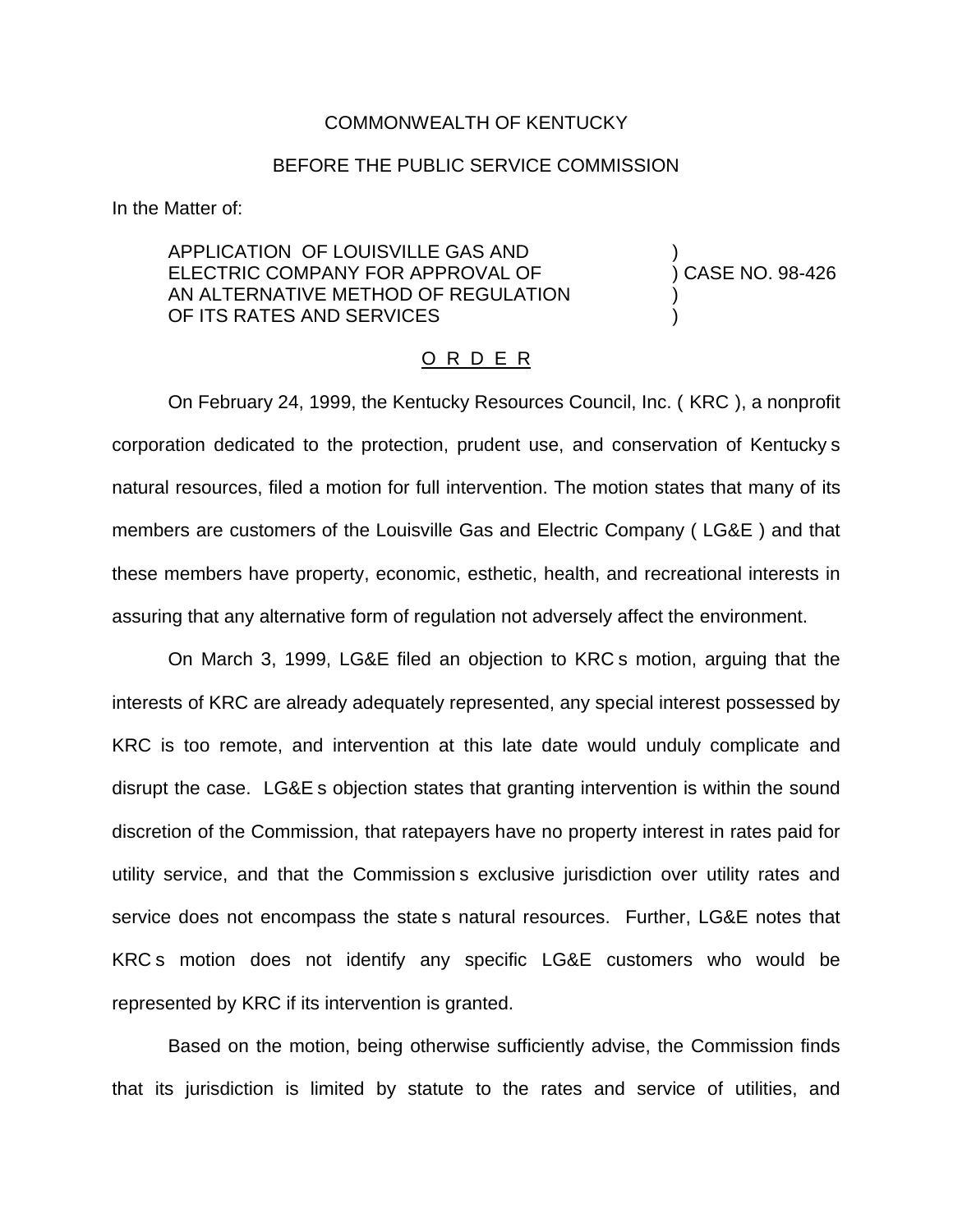ratepayers do not possess any property rights in the rates they pay for service. While environmental and esthetic issues are, by statute, properly considered in certain Commission proceedings, the record here does not indicate that this is one of those proceedings. However, to the extent that KRC raises economic, conservation, and efficiency issues, they may be relevant and proper for consideration. Intervention has traditionally been granted to customers who appear to have a special interest in a Commission proceeding. KRC should not be foreclosed at this stage from having an opportunity to develop and present issues that are within our jurisdiction over rates and service. In the event KRC does raise issues that are beyond our jurisdiction, objections will be considered at that time. The Commission does, however, find merit in LG&E s observation that KRC has not disclosed the identity of any LG&E customers that it represents.

It appears to the Commission that KRC has a special interest which is not otherwise adequately represented, and that KRC s intervention is likely to present issues and develop facts that will assist the Commission in fully considering this case without unduly complicating or disrupting the proceedings. Therefore, the Commission will grant KRC s motion to intervene, but KRC should file within 10 days a notice setting forth the names and addresses of one or more customers of LG&E that it represents in this proceeding.

## IT IS HEREBY ORDERED that:

1. The motion of KRC to intervene is granted.

-2-